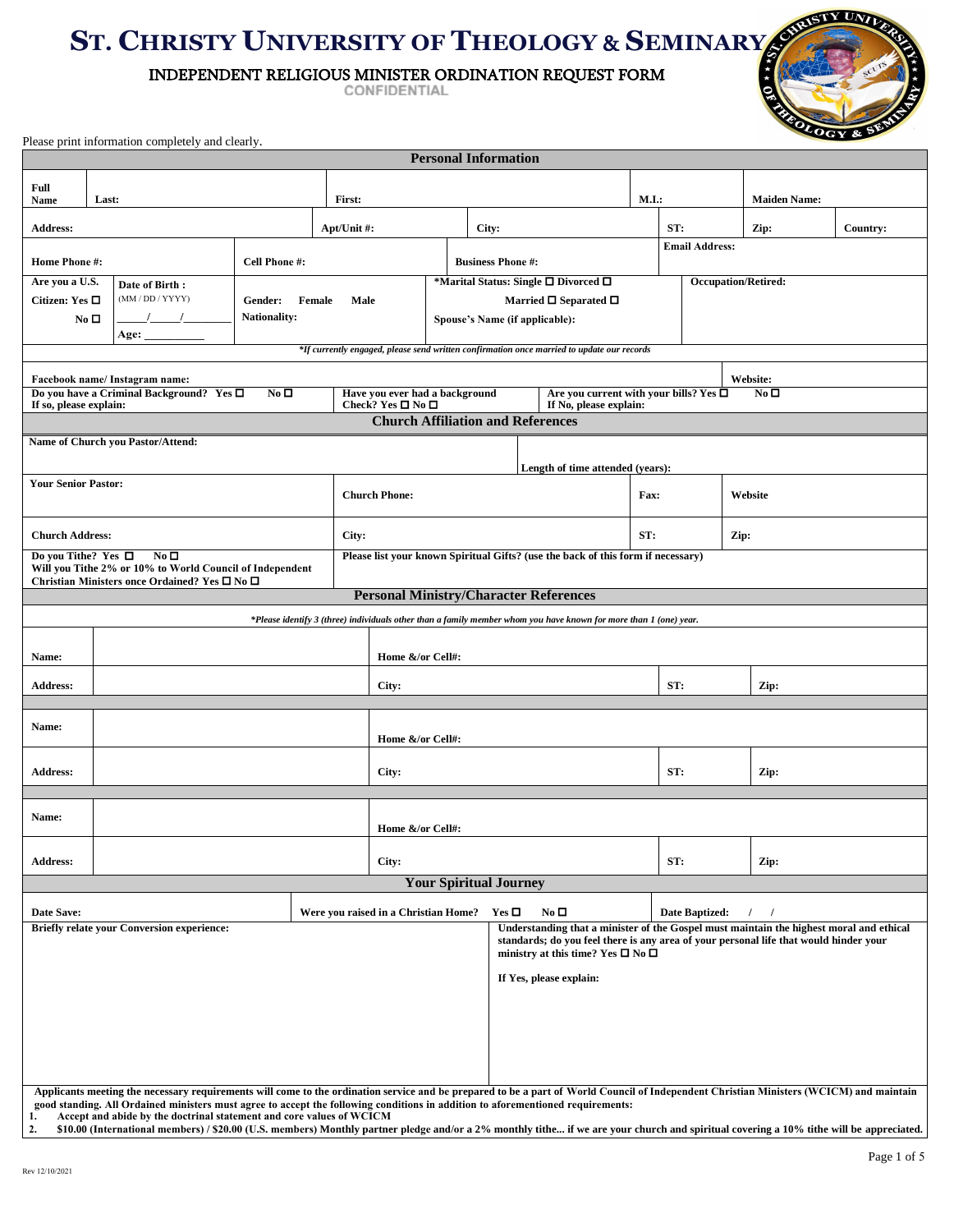## **ST. CHRISTY UNIVERSITY OF THEOLOGY** & **SEMINARY**

## INDEPENDENT RELIGIOUS MINISTER ORDINATION REQUEST FORM

**METHODOLOGICA** 

| Please print information completely and clearly.                                                                                                                                                                                                                                                                                                                                                                                                                                                                                                                                                                        | $\mathbf{C}\mathbf{Y}$ & $\mathbf{Z}$                                                                                                                                                                                                                                                                                                                                                                                                                                                                                                                                                                                                                                                                            |
|-------------------------------------------------------------------------------------------------------------------------------------------------------------------------------------------------------------------------------------------------------------------------------------------------------------------------------------------------------------------------------------------------------------------------------------------------------------------------------------------------------------------------------------------------------------------------------------------------------------------------|------------------------------------------------------------------------------------------------------------------------------------------------------------------------------------------------------------------------------------------------------------------------------------------------------------------------------------------------------------------------------------------------------------------------------------------------------------------------------------------------------------------------------------------------------------------------------------------------------------------------------------------------------------------------------------------------------------------|
|                                                                                                                                                                                                                                                                                                                                                                                                                                                                                                                                                                                                                         | Having a call of God on your life to extend His Kingdom, make disciples, and set the captives free. Return the completed ordination request forms along with the non-refundable fee of<br>US\$30.00 or its equivalent if applying from outside the United States: provide two recommendations as shown below, neither of which are related to you or any family members.                                                                                                                                                                                                                                                                                                                                         |
| in a .JPEG format                                                                                                                                                                                                                                                                                                                                                                                                                                                                                                                                                                                                       | Attach a current photo (head and shoulders only). If you and your spouse are both applying, two separate applications must be completed with individual photos. If emailed, photo needs to be                                                                                                                                                                                                                                                                                                                                                                                                                                                                                                                    |
| <b>Ministry Recommendation</b>                                                                                                                                                                                                                                                                                                                                                                                                                                                                                                                                                                                          | To be completed by your Pastor or a credentialed minister that has known you for 3 or more years. If a Pastor's letter is not available and you are a<br>current student of St. Christy University of Theology & Seminary and seek to use the Seminary School as your church, we are happy to serve as your<br>Pastors so please begin tithing a full 10% tithe instead of a 2% upon your application approval.                                                                                                                                                                                                                                                                                                  |
| <b>Personal Recommendation</b>                                                                                                                                                                                                                                                                                                                                                                                                                                                                                                                                                                                          | To be completed by a friend or someone who has known you for 3 or more years                                                                                                                                                                                                                                                                                                                                                                                                                                                                                                                                                                                                                                     |
| <b>States of America, Zip: 92596</b>                                                                                                                                                                                                                                                                                                                                                                                                                                                                                                                                                                                    | Ministry and Personal recommendations must be sent directly to: St. Christy University of Theology & Seminary. These recommendations are confidential. They must be returned to<br>us by the one supplying the recommendations. Applications and recommendations are not to be sent to us together. Please send to: registrar@saintchristy.org<br>If no email capability, please mail it to The Registrar, St. Christy University of Theology & Seminary, Attention: Ordinations, 35354 Corte San Felipe, Winchester, California, United<br>If you obtained this form from a St. Christy University Representative, you must return completed forms with all requested documentation to the same representative. |
|                                                                                                                                                                                                                                                                                                                                                                                                                                                                                                                                                                                                                         | Benefits: As a legally ordained clergy member you will be permitted to:                                                                                                                                                                                                                                                                                                                                                                                                                                                                                                                                                                                                                                          |
| $\bullet$<br>your country specific requirements.<br>Share your personal religious beliefs with others<br>Earn the respect accorded members of the clergy<br>Establish a church, Ministry or home-group<br>Bring hope and faith to those in prison<br>$\bullet$                                                                                                                                                                                                                                                                                                                                                          | Legally perform wedding ceremonies in all 50 states (In the United States of America; some areas may require registration before conducting wedding ceremonies). Please refer to<br>Oualify for tax free status as a religious order [check with the IRS beforehand]<br>Legally charge for the religious rites you perform including weddings, funerals, services, etc.<br>Conduct religious ceremonies and rites as a legally ordained member of the clergy<br>As an ordained Pastor, Minister: Clergy Members receive preferred treatment, and price discounts                                                                                                                                                 |
|                                                                                                                                                                                                                                                                                                                                                                                                                                                                                                                                                                                                                         | <b>Types of Ordination</b>                                                                                                                                                                                                                                                                                                                                                                                                                                                                                                                                                                                                                                                                                       |
| Choose the type of Ordination or combination of giftings from the list below.<br>□<br>Ministry<br>$\Box$<br>Prophetic<br>$\Box$<br><b>Apostolic</b><br>$\Box$<br><b>Dream</b> interpretations<br>$\Box$<br><b>Healing</b><br>$\Box$<br><b>Deliverance</b><br>$\Box$<br><b>Missionary Outreach</b><br>$\Box$<br>Evangelism<br>□<br>Counseling<br>$\Box$<br><b>Pastor</b><br>$\Box$<br><b>Intercession</b><br>$\Box$<br><b>Teacher</b><br>$\Box$<br><b>Ministry of Helps</b><br>$\Box$<br><b>Market Place Minister Entrepreneur</b><br>$\Box$<br>$\Box$<br>Other Please specify in writing<br>$\Box$<br><b>Checklist:</b> | Please indicate the title or office callings you desire to be noted on your Ordination papers.<br>Creative Ministry, flags, dance, art, painting, writing, movies, graphic design etc.<br>Please indicate if you would like to be ordained in more than one category.                                                                                                                                                                                                                                                                                                                                                                                                                                            |
|                                                                                                                                                                                                                                                                                                                                                                                                                                                                                                                                                                                                                         |                                                                                                                                                                                                                                                                                                                                                                                                                                                                                                                                                                                                                                                                                                                  |
| $\Box$ Form of non-refundable payment (\$30.00)                                                                                                                                                                                                                                                                                                                                                                                                                                                                                                                                                                         | Check $\square$<br>Credit Card □<br>Money Order □<br>$Cash \Box$                                                                                                                                                                                                                                                                                                                                                                                                                                                                                                                                                                                                                                                 |
| $\Box$ Application                                                                                                                                                                                                                                                                                                                                                                                                                                                                                                                                                                                                      |                                                                                                                                                                                                                                                                                                                                                                                                                                                                                                                                                                                                                                                                                                                  |
| $\Box$ Photo (head & shoulders only)                                                                                                                                                                                                                                                                                                                                                                                                                                                                                                                                                                                    |                                                                                                                                                                                                                                                                                                                                                                                                                                                                                                                                                                                                                                                                                                                  |

**Page 2 of 5**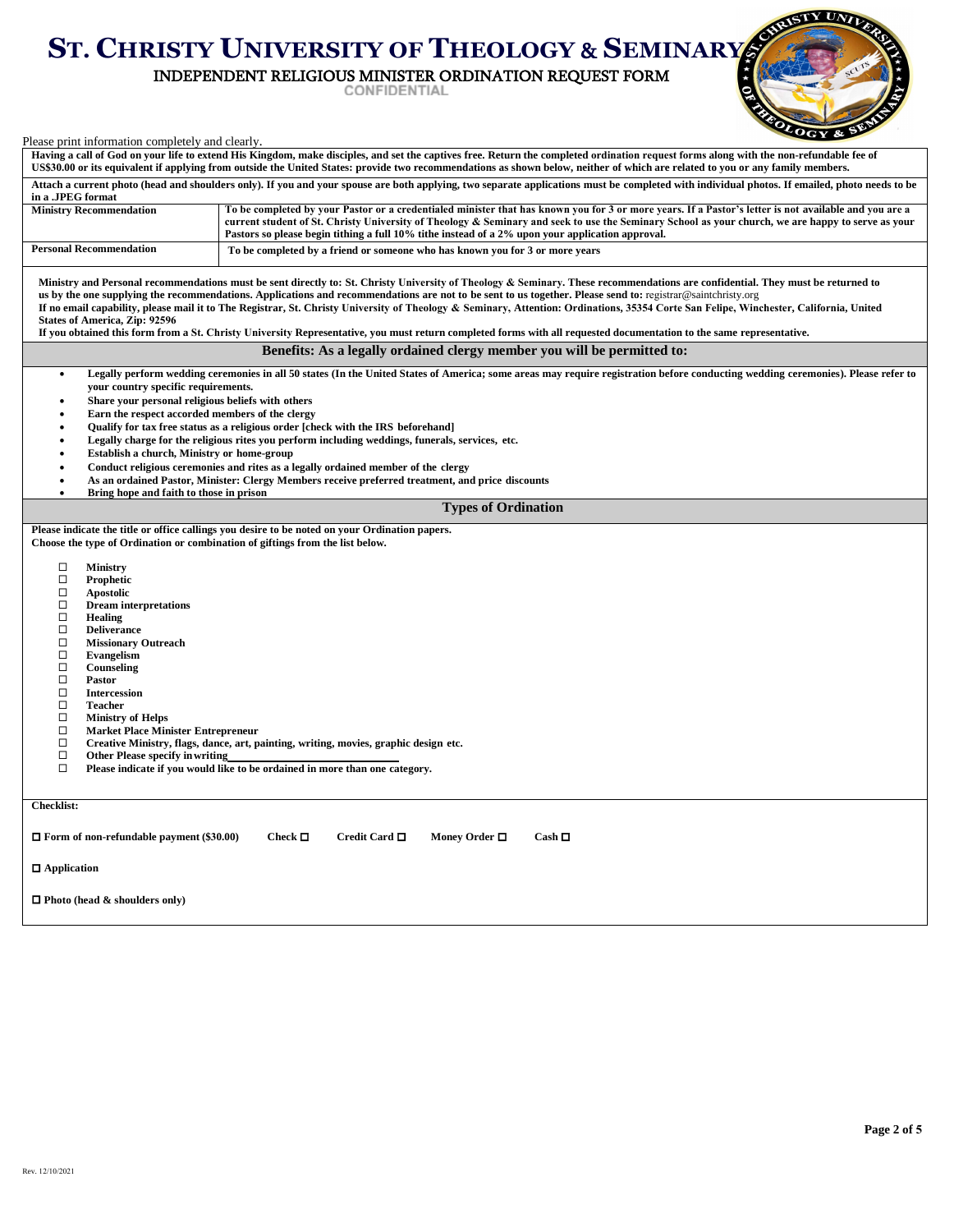**ST. CHRISTY UNIVERSITY OF THEOLOGY** & **SEMINARY** INDEPENDENT RELIGIOUS MINISTER ORDINATION REQUEST FORM



Please print information completely and clearly.

**Your Vision**

*In an effort to share your vision concerning your ministry, please describe briefly your vision in a one-page typed essay including what you expect God to do through you.*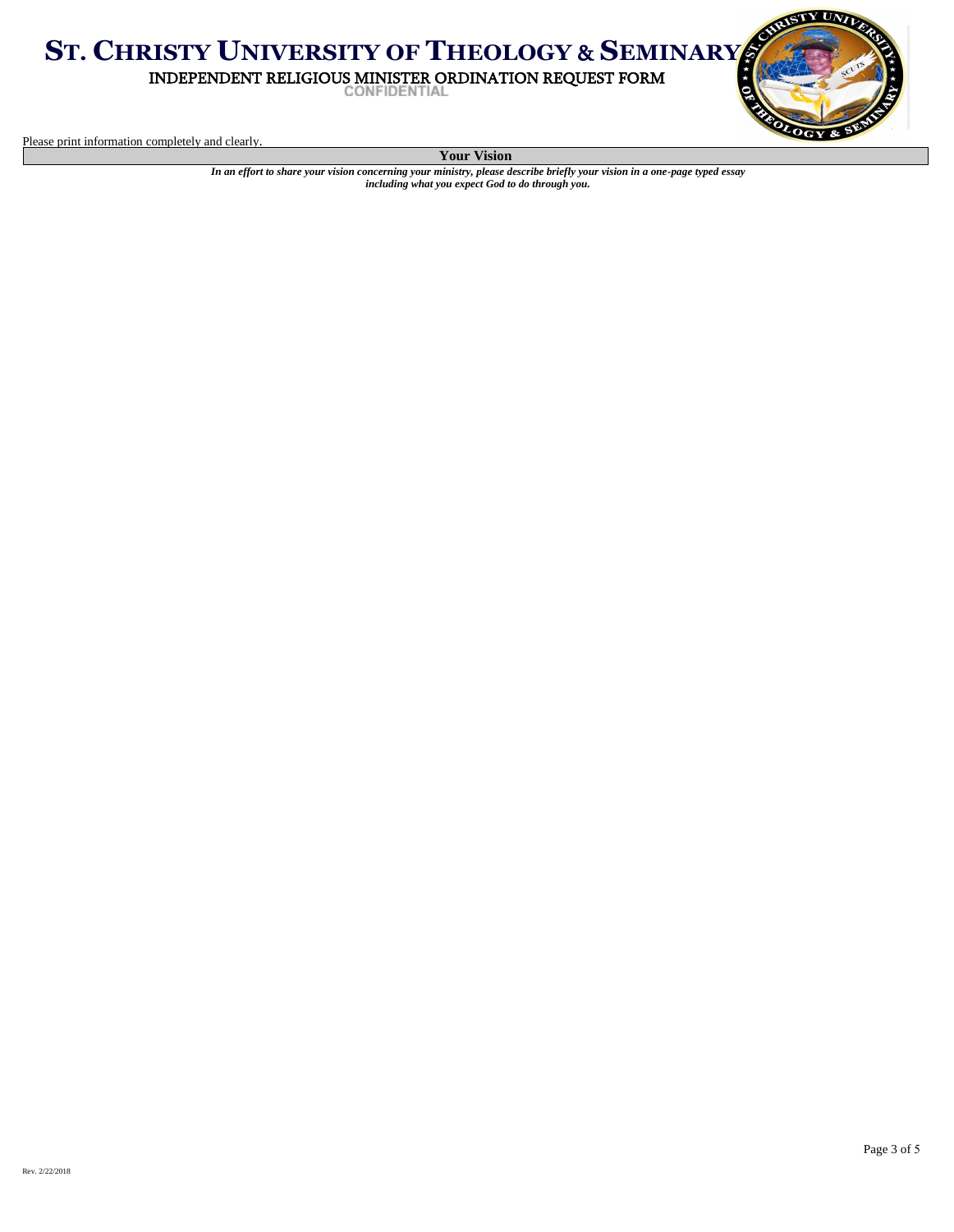## **ST. CHRISTY UNIVERSITY OF THEOLOGY** & **SEMINARY** INDEPENDENT RELIGIOUS MINISTER ORDINATION REQUEST FORM

**CONFIDENTIAL** 



Please print information completely and clearly.

| <b>Highest Education Attained</b>                                                                                                                                                                                                                                                                                                                                            |                                                                                                         |                              |                                                                                                                                                                                            |  |  |  |  |
|------------------------------------------------------------------------------------------------------------------------------------------------------------------------------------------------------------------------------------------------------------------------------------------------------------------------------------------------------------------------------|---------------------------------------------------------------------------------------------------------|------------------------------|--------------------------------------------------------------------------------------------------------------------------------------------------------------------------------------------|--|--|--|--|
|                                                                                                                                                                                                                                                                                                                                                                              | List the highest level of educational institution attended and highest degree/level earned              |                              |                                                                                                                                                                                            |  |  |  |  |
| Name of School:                                                                                                                                                                                                                                                                                                                                                              | Date:                                                                                                   |                              | Degree/Diploma/Major:                                                                                                                                                                      |  |  |  |  |
|                                                                                                                                                                                                                                                                                                                                                                              |                                                                                                         | <b>Your Ministry</b>         |                                                                                                                                                                                            |  |  |  |  |
| When and how did you receive the call of God on your life to enter the full-time ministry? Yes $\square$<br>No $\square$                                                                                                                                                                                                                                                     |                                                                                                         |                              |                                                                                                                                                                                            |  |  |  |  |
| Please explain God's leading and direction in your life in the box below (or on the back):                                                                                                                                                                                                                                                                                   |                                                                                                         |                              |                                                                                                                                                                                            |  |  |  |  |
|                                                                                                                                                                                                                                                                                                                                                                              |                                                                                                         |                              |                                                                                                                                                                                            |  |  |  |  |
|                                                                                                                                                                                                                                                                                                                                                                              |                                                                                                         |                              |                                                                                                                                                                                            |  |  |  |  |
|                                                                                                                                                                                                                                                                                                                                                                              |                                                                                                         |                              |                                                                                                                                                                                            |  |  |  |  |
|                                                                                                                                                                                                                                                                                                                                                                              |                                                                                                         |                              |                                                                                                                                                                                            |  |  |  |  |
|                                                                                                                                                                                                                                                                                                                                                                              |                                                                                                         |                              |                                                                                                                                                                                            |  |  |  |  |
|                                                                                                                                                                                                                                                                                                                                                                              |                                                                                                         |                              |                                                                                                                                                                                            |  |  |  |  |
|                                                                                                                                                                                                                                                                                                                                                                              |                                                                                                         |                              |                                                                                                                                                                                            |  |  |  |  |
|                                                                                                                                                                                                                                                                                                                                                                              |                                                                                                         |                              |                                                                                                                                                                                            |  |  |  |  |
|                                                                                                                                                                                                                                                                                                                                                                              |                                                                                                         |                              |                                                                                                                                                                                            |  |  |  |  |
|                                                                                                                                                                                                                                                                                                                                                                              |                                                                                                         |                              |                                                                                                                                                                                            |  |  |  |  |
| Are you presently or have you ever been ordained? Yes □                                                                                                                                                                                                                                                                                                                      | No <sub>1</sub>                                                                                         | <b>Name of Organization:</b> |                                                                                                                                                                                            |  |  |  |  |
|                                                                                                                                                                                                                                                                                                                                                                              | Identify the area(s) of five-fold ministry, according to Ephesians 4:1, in which you are called by God: |                              |                                                                                                                                                                                            |  |  |  |  |
|                                                                                                                                                                                                                                                                                                                                                                              |                                                                                                         |                              |                                                                                                                                                                                            |  |  |  |  |
|                                                                                                                                                                                                                                                                                                                                                                              |                                                                                                         |                              |                                                                                                                                                                                            |  |  |  |  |
|                                                                                                                                                                                                                                                                                                                                                                              |                                                                                                         |                              |                                                                                                                                                                                            |  |  |  |  |
|                                                                                                                                                                                                                                                                                                                                                                              |                                                                                                         |                              |                                                                                                                                                                                            |  |  |  |  |
|                                                                                                                                                                                                                                                                                                                                                                              |                                                                                                         |                              |                                                                                                                                                                                            |  |  |  |  |
|                                                                                                                                                                                                                                                                                                                                                                              |                                                                                                         |                              |                                                                                                                                                                                            |  |  |  |  |
|                                                                                                                                                                                                                                                                                                                                                                              |                                                                                                         |                              |                                                                                                                                                                                            |  |  |  |  |
|                                                                                                                                                                                                                                                                                                                                                                              |                                                                                                         |                              |                                                                                                                                                                                            |  |  |  |  |
| <b>Transfer Ordination from:</b>                                                                                                                                                                                                                                                                                                                                             |                                                                                                         |                              |                                                                                                                                                                                            |  |  |  |  |
|                                                                                                                                                                                                                                                                                                                                                                              |                                                                                                         |                              |                                                                                                                                                                                            |  |  |  |  |
| I agree with the Statement of Faith? Yes $\Box$                                                                                                                                                                                                                                                                                                                              | No <sub>D</sub>                                                                                         |                              |                                                                                                                                                                                            |  |  |  |  |
|                                                                                                                                                                                                                                                                                                                                                                              |                                                                                                         | <b>Statement of Truth</b>    |                                                                                                                                                                                            |  |  |  |  |
|                                                                                                                                                                                                                                                                                                                                                                              |                                                                                                         |                              | I understand all items submitted to St. Christy University of Theology & Seminary, Inc. and World Council of Independent Christian Ministers, Inc. are part of the application process;    |  |  |  |  |
| need to know basis will review it.                                                                                                                                                                                                                                                                                                                                           |                                                                                                         |                              | becoming the permanent property of St. Christy University of Theology & Seminary, Inc. and will not be returned. This application will be held in confidence. Only those persons with a    |  |  |  |  |
|                                                                                                                                                                                                                                                                                                                                                                              |                                                                                                         |                              | I grant permission to St. Christy University of Theology & Seminary, Inc. and World Council of Independent Christian Ministers, Inc. and its leadership to verify the information provided |  |  |  |  |
| on this application. I hereby state that all the information contained on this application is correct and true. If St. Christy University of Theology & Seminary, Inc. and World Council of<br>Independent Christian Ministers, Inc. finds that any of the information contained on this application is false, it will be grounds for immediate cancellation and revocation. |                                                                                                         |                              |                                                                                                                                                                                            |  |  |  |  |
|                                                                                                                                                                                                                                                                                                                                                                              |                                                                                                         |                              |                                                                                                                                                                                            |  |  |  |  |
|                                                                                                                                                                                                                                                                                                                                                                              |                                                                                                         |                              |                                                                                                                                                                                            |  |  |  |  |
| Signature:<br>Date:<br>Review your application before submitting. Applications will not be processed until all required documents are received.                                                                                                                                                                                                                              |                                                                                                         |                              |                                                                                                                                                                                            |  |  |  |  |
| <b>For Office Use Only</b><br>Not Approved with comment:<br>Approved with comment:                                                                                                                                                                                                                                                                                           |                                                                                                         |                              |                                                                                                                                                                                            |  |  |  |  |
|                                                                                                                                                                                                                                                                                                                                                                              |                                                                                                         |                              |                                                                                                                                                                                            |  |  |  |  |
| Full Application Received : Yes $\square$ No $\square$                                                                                                                                                                                                                                                                                                                       | Payment Submitted: Yes $\square$ No $\square$                                                           |                              | Recommendation letters Received: Yes $\square$ No $\square$                                                                                                                                |  |  |  |  |
| <b>Ordination Date scheduled:</b>                                                                                                                                                                                                                                                                                                                                            | Background Check: Pass □<br>Not Pass $\Box$                                                             |                              | <b>Photo Received:</b><br>$Yes \Box No \Box$                                                                                                                                               |  |  |  |  |
| Approved by:                                                                                                                                                                                                                                                                                                                                                                 |                                                                                                         |                              |                                                                                                                                                                                            |  |  |  |  |
| <b>Office Notes/Comments:</b>                                                                                                                                                                                                                                                                                                                                                |                                                                                                         |                              |                                                                                                                                                                                            |  |  |  |  |
|                                                                                                                                                                                                                                                                                                                                                                              |                                                                                                         |                              | Page 4 of 5                                                                                                                                                                                |  |  |  |  |
| Rev. 12/10/2021                                                                                                                                                                                                                                                                                                                                                              |                                                                                                         |                              |                                                                                                                                                                                            |  |  |  |  |